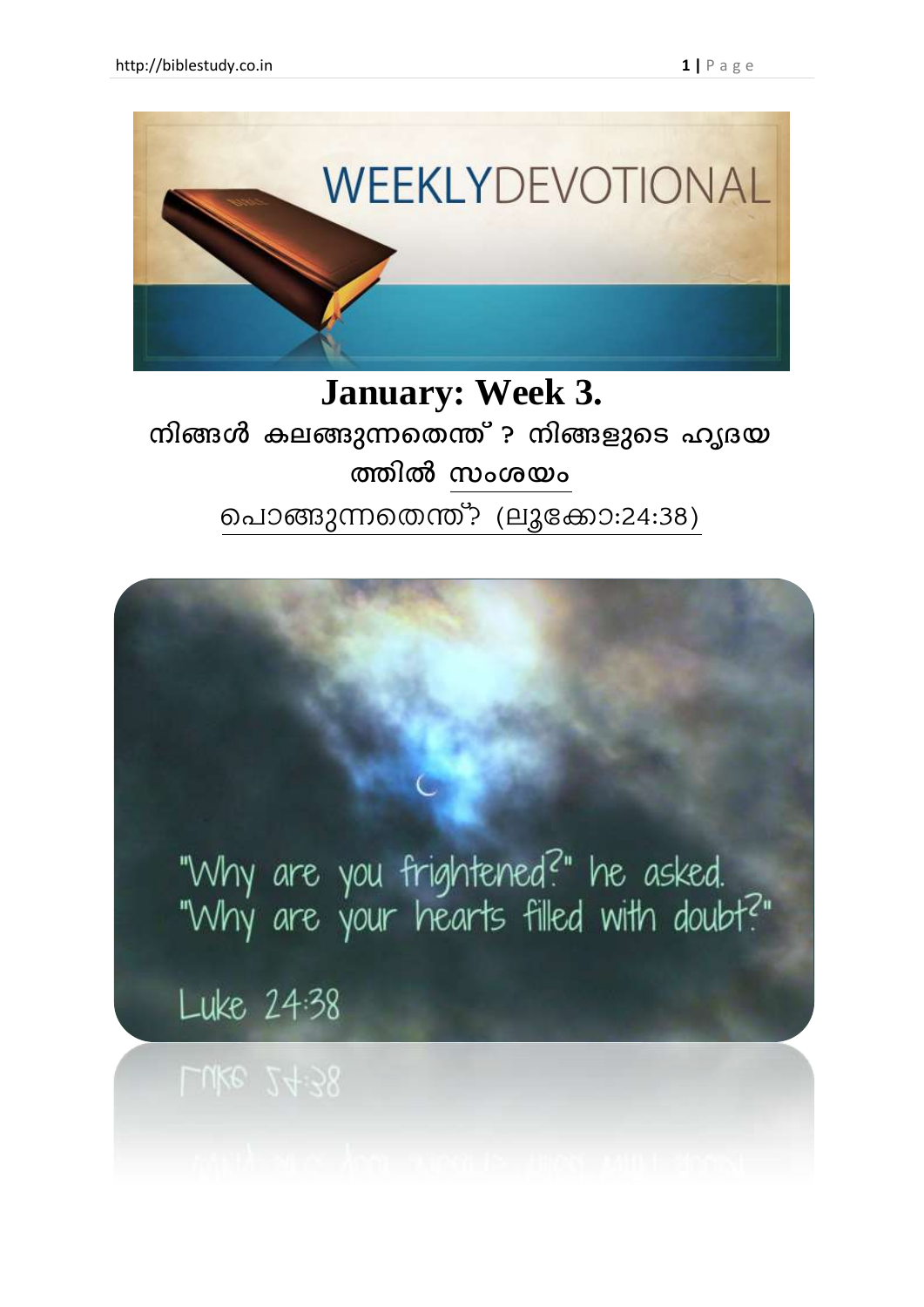മനുഷ്യർ പൊതുവേ സംശയാലുക്കളാണ്. 'നി ങ്ങൾ ചിന്താകുലമില്ലാത്തവരായിരിക്കണം'. 'നിങ്ങ ളുടെ ഹൃദയം കലങ്ങിഷോകരുത്, ദൈവത്തിൽ പ്രത്യാശയുള്ളവരായിരിഷിൻ' എന്ന് വചനം പഠിഷി ക്കുമ്പോഴും ഭാവികാര്യങ്ങളെപ്പറ്റിയുള്ള സംശയകര മായ ചിന്തകൾ നമ്മെ ഭയത്തിനടിമകളാക്കുന്നു. നിങ്ങ എന്ന വാകുദായി നില്കുന്ന 'സമീപസ്ഥനെ' സംശ യാലുക്കൾക്ക് മനസ്സിലാകുവാൻ കഴിയുന്നില്ല. യേശു വിന്റെ വാക്കുകൾ കേട്ട്, ഗ്രഹിച്ച ശിഷ്യൻമാർ പോലും സംശയം ഹൃദയത്തിലുള്ളവരായിത്തീർന്നു.

ഒരു ദിവസം കരഞ്ഞുകലങ്ങിയ കണ്ണുകളുമായി ഒരു മാതാവ് പ്രാർത്ഥനാ സ്ഥലത്തെത്തി. അവരുടെ മാനസീക സംഘർഷം മുഖത്ത് പ്രതിഫലിച്ചിരുന്നു. ദൈവത്തിൽ വിശ്വസിക്കുന്ന ഈ സഹോദരിയുടെ വിശ്വാസം തകർത്ത് സംശയം ഹൃദയത്തിൽ വരുത്തു വാൻ കാരണം അവരുടെ ഭവനത്തിലെത്തിയ പ്രവച നക്കാരി എന്ന് സ്വയം പ്രഖ്യാപിച്ച ഒരു സ്ത്രീയുടെ വാക്കുകളാണ്. ഇവിടെ ആ എബ്രായബാലന്മാർ ഒട്ടും പറഞ്ഞത് ശ്രദ്ധിക്കുക. സംശയാലുക്കളാകാതെ "…………അവൻ ഞങ്ങളെ എരിയുന്ന തീച്ചൂളയിൽ നിന്ന് വിടുവികും ..............അല്ലെങ്കിലും........ രാജാ ദേവൻമാരെ സേവികയില്ല". (ദാനി:3:17) വിന്റെ കർത്താവ് ചോദിച്ച ചോദ്യം സ്വയം ചോദിക്കുക. **'**'ഞാൻ ഹൃദയത്തിൽ സംശയിക്കുന്നതെന്തിന്''  $\cdot$  ?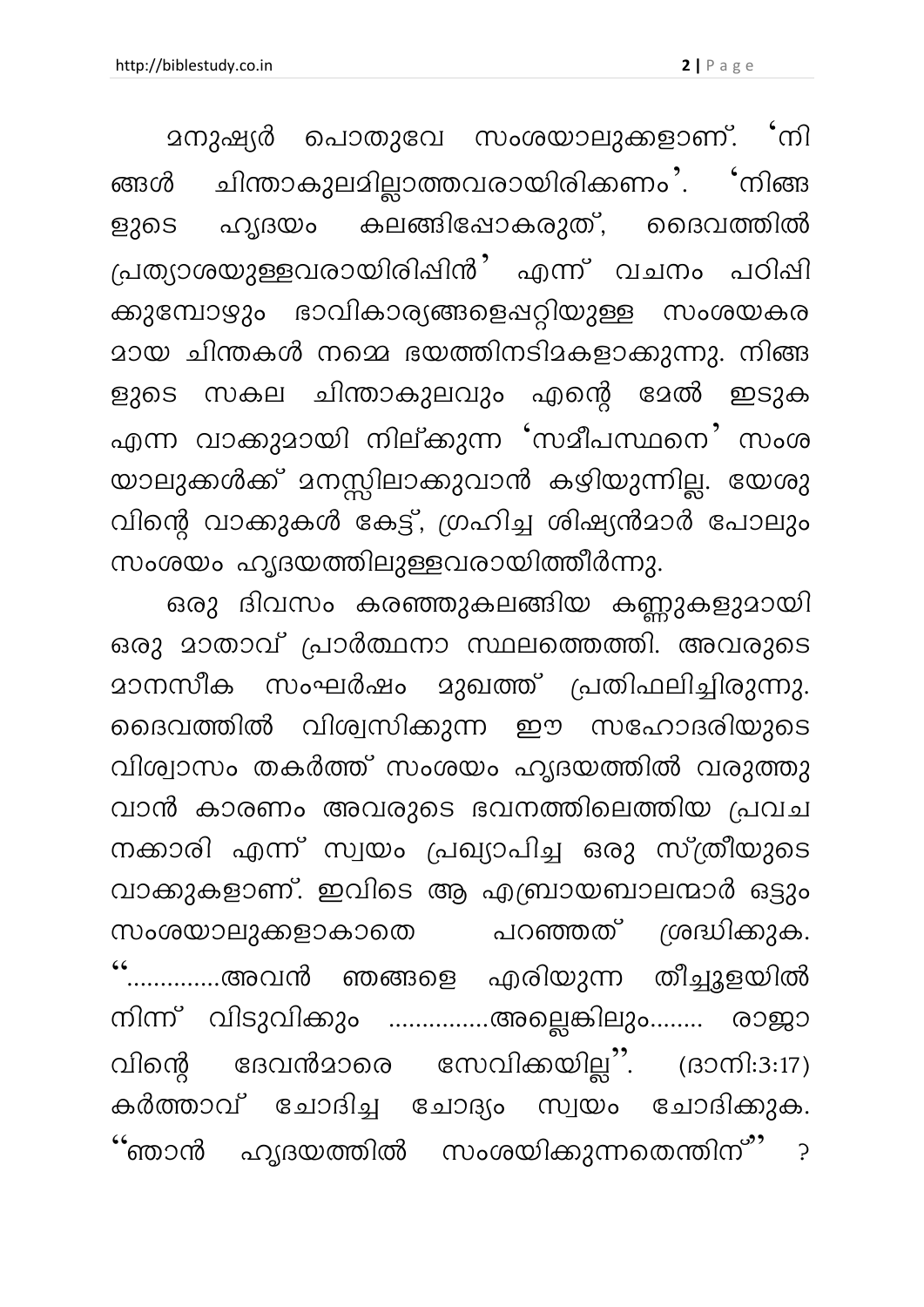<u> മാതാപിതാക്കൾ മക്കളെ ഓർത്ത്, ജോലിയില്ലാത്ത</u> വർക്ക് ലഭിക്കുദോ എന്ന ചിന്ത, ജോലിയുള്ളവർ നഷ്ടമായാലെന്തു ചെയ്യും അത് എന്നു  $C<sub>1</sub>$ സംശയം തന്നെ സംശയം. ഞാൻ കൂടെയു ് ഭയ എന്നു തുടങ്ങി അനേകവാഗ്ദത്തങ്ങൾ ലഭി ഷെടേ ച്ചിട്ടും നാം സംശയാലുക്കൾ തന്നെ. പ്രത്യാശയുള്ളവ രായി മാറുവാൻ വാഗ്ദത്തം തന്നവനെ അന്വേഷിച്ച് നന്നായി മനസ്സിലാകുക."......ഞാൻ ത്തി. കലെ നിന്നോടുകൂടെ ഇരുന്ന് .........ഭൂമിയിലെ മഹാന്മാ രുടെ പേർ പോലെ ഞാൻ നിന്റെ പേർ വലുതാക്കും". (2ശമു:7:9)എന്ന വാഗ്ദത്തം ദൈവം ചെയ്യും എന്ന് സംശയിക്കാതെ വിശ്വസിക്കുക.

## പ്രാർത്ഥന

കർത്തവേ ! നീ വലിയവനും, വിശ്വസ്തനുമാകുന്നു. നിന്നെഷോലെ ഒരുത്തനും ഇല്ല എന്ന് വിശ്വസി ഷാൻഇടയാക്കിയതിന് സ്തോത്രം.നിന്നിലുള്ള വിശ്വാ സത്താൽ സംശയം ഹൃദയത്തിൽ നിന്നകറ്റി ആകുല ചിന്തയെ ഉപേക്ഷിപ്പാൻ സഹായിക്കേണമേ. യേശു വിൻ നാമത്തിൽ തന്നെ ആമേൻ...